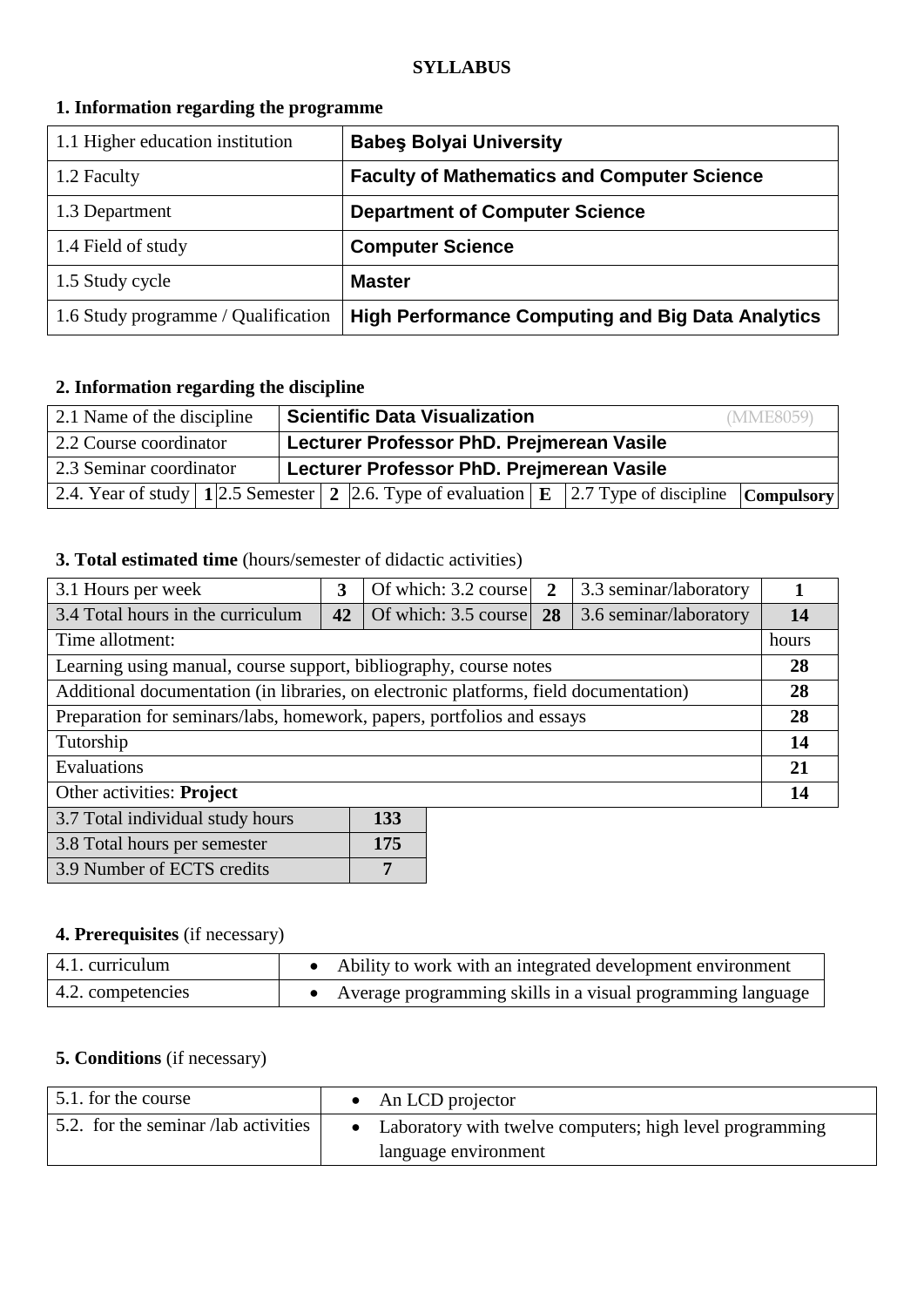# **6. Specific competencies acquired**

|                              |              | Ability to apply knowledge of computing and mathematics appropriate to the discipline;                                                                  |
|------------------------------|--------------|---------------------------------------------------------------------------------------------------------------------------------------------------------|
| Professional<br>competencies |              | Ability to analyze a problem, and identify and define the computing requirements appropriate<br>to its solution;                                        |
|                              |              | Ability to identify and to specify computing requirements of an application and to design,<br>implement, evaluate, and justify computational solutions; |
|                              |              | Ability to use current techniques and skills to integrate available theory and tools necessary<br>for applied computing practices.                      |
|                              | competencies | Ability to apply mathematical foundations, algorithmic principles, and computer science<br>theory;                                                      |
|                              |              | Ability to apply design and development principles in the construction of software systems;                                                             |
| <b>Transversa</b>            |              | Ability to acquire knowledge properly in an application domain in the modeling and design;                                                              |
|                              |              | Ability to work effectively in a team.                                                                                                                  |

# **7. Objectives of the discipline** (outcome of the acquired competencies)

| 7.1 General objective of the<br>discipline  | $\bullet$<br>$\bullet$              | Be able to apply theories, principles and concepts with technologies to<br>design, develop, and verify computational solutions;<br>Be able to use data visualization (technique tool used to help researchers<br>understand and/or interpret data)                                                                                                                                                                                                                                                                    |
|---------------------------------------------|-------------------------------------|-----------------------------------------------------------------------------------------------------------------------------------------------------------------------------------------------------------------------------------------------------------------------------------------------------------------------------------------------------------------------------------------------------------------------------------------------------------------------------------------------------------------------|
| 7.2 Specific objective of the<br>discipline | $\bullet$<br>$\bullet$<br>$\bullet$ | To assimilate data visualization techniques and the visualization as a<br>method of studying the real phenomenon. To gain skils related to<br>problem solving through visualization of data.<br>To teach the students the concepts used in the field of modeling and<br>visualization of simulation and to acquire the methods for validation of<br>simulation using Scientific Data Visualization.<br>After promotion the students should be able to use data visualization as a<br>method of solving real problems. |

## **8. Content**

| 8.1 Course                                             | Teaching methods                     | Remarks |
|--------------------------------------------------------|--------------------------------------|---------|
| 1. Scientific Data                                     | Expositions: description,            |         |
| - data-formats used in science or engineering referred | explanation, class lectures,         |         |
| as scientific data;                                    | Use of problems: use of problem      |         |
| - scientific data as massive and digital data with a   | questions, problems and problem      |         |
| variety of data formats - floating-point data, integer | situations.                          |         |
| data, image data, and clip data;                       | Other methods: company               |         |
| - format and data dimensions (1-D, 2-D, 3-D, )         | examples.                            |         |
| 2. Data Visualization                                  | Expositions: description,            |         |
| - technique tool used to help researchers understand   | explanation, dialog-based lectures,  |         |
| or interpret data;                                     | current lectures,                    |         |
| - similar techniques used in other visualization;      | Use of problems: problems and        |         |
| - data analysis methods and techniques.                | problem situations.                  |         |
| 3. Visualization Techniques                            | Expositions: description,            |         |
| - plotting (data analysis), mapping (graphics)         | explanation, class lectures, dialog- |         |
| - color image interpreting (image processing)          | based lectures, current lectures.    |         |
| - volume rendering (volume visualization)              | Other methods: case study;           |         |
| - graphics (Glut, OpenGL, ), animation                 | company examples, discussion of      |         |
| - virtual reality (CaveLib, openGL, )                  | material.                            |         |
| - internet, database and data management               |                                      |         |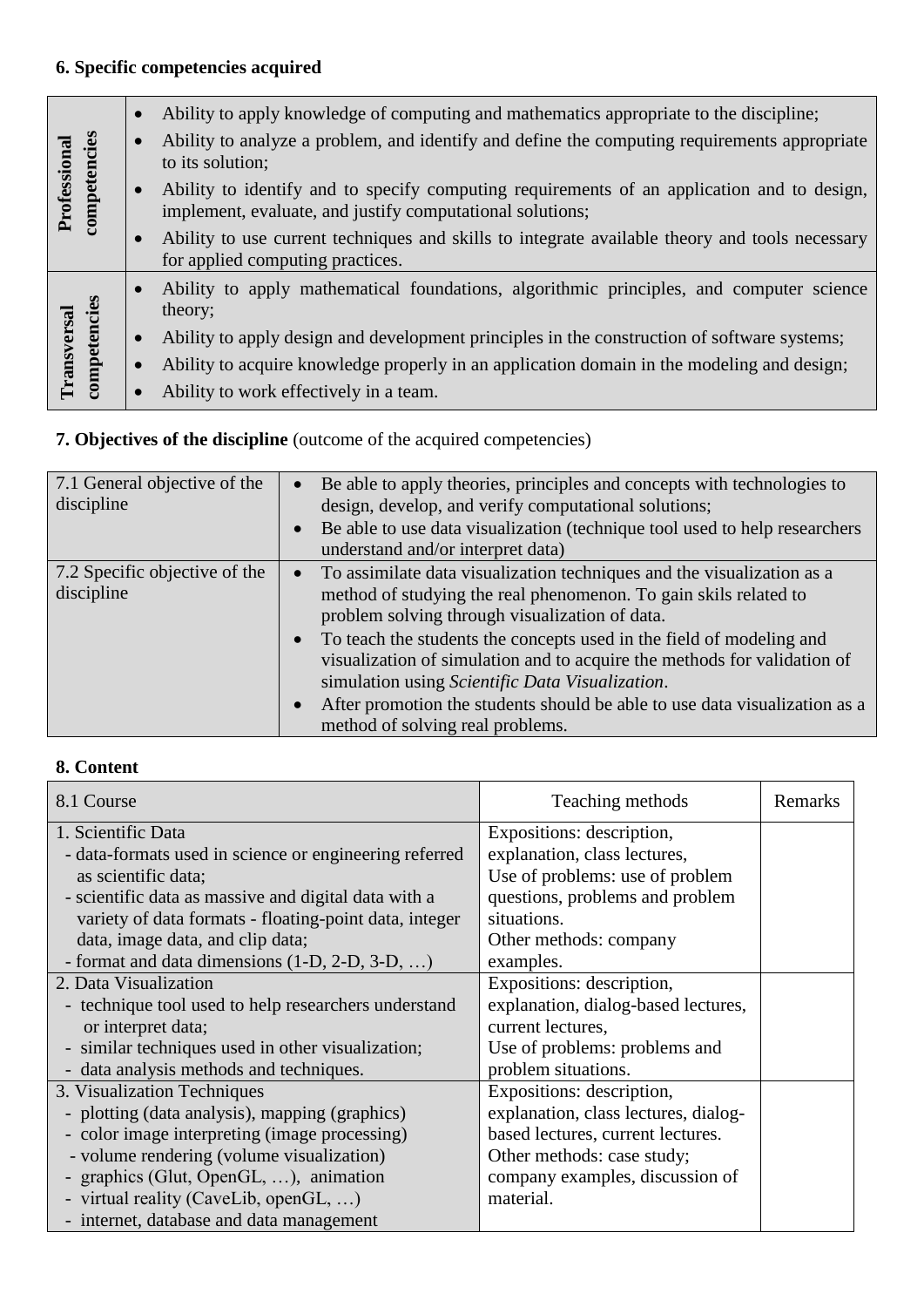|          | 4. Data Visualization Tools<br>- Data Visualization Software;<br>- Basic TecPlot guide.                                                                                                                                                                                                                                                                                                                                                                                                                                                                                                                                                | Expositions: description,<br>explanation, class lectures.                                                                                                                                     |  |
|----------|----------------------------------------------------------------------------------------------------------------------------------------------------------------------------------------------------------------------------------------------------------------------------------------------------------------------------------------------------------------------------------------------------------------------------------------------------------------------------------------------------------------------------------------------------------------------------------------------------------------------------------------|-----------------------------------------------------------------------------------------------------------------------------------------------------------------------------------------------|--|
|          | 5. Current issues in scientific visualization<br>- scientific visualization models;<br>- validation visualization;<br>- design for scientific visualization.                                                                                                                                                                                                                                                                                                                                                                                                                                                                           | Expositions: description,<br>explanation, class lectures,<br>dialog-based lectures, lectures.                                                                                                 |  |
|          | 6. Data modeling<br>- data representation;<br>- modeling volumes;<br>- unevenly distributed data modeling;<br>- modeling by triangulation.                                                                                                                                                                                                                                                                                                                                                                                                                                                                                             | Expositions: description,<br>explanation, class lectures,<br>dialog-based lectures, lectures.<br>Use of problems: use of problem<br>questions                                                 |  |
|          | 7. Visual interactive simulation<br>- what is simulation, when to use simulation, types of<br>modeling and simulation, advantages of simulation,<br>the steps of a simulation study.<br>- visualization techniques for validation.                                                                                                                                                                                                                                                                                                                                                                                                     | Expositions: description,<br>explanation, introductive<br>lectures,<br>Other methods: case study;<br>company examples.                                                                        |  |
|          | 8. Visual interactive modeling and problem solving<br>- visual onteractive models<br>- sensitivity analysis, calibration, input-output data<br>analysis for simulations                                                                                                                                                                                                                                                                                                                                                                                                                                                                | Expositions: description,<br>explanation, class lectures,<br>Use of problems: use of problem<br>questions.                                                                                    |  |
|          | 9. Techniques needed for data visualization<br>- applications of visualization;<br>- data analysis and visualization;<br>- visualizing multidimensional data;<br>- data visualization unevenly distributed.                                                                                                                                                                                                                                                                                                                                                                                                                            | Expositions: description,<br>explanation, dialog-based<br>lectures, current lectures,<br>Use of problems: problems and<br>problem situations.                                                 |  |
|          | 10. Creative visualization<br>- constructing isosurfaces, direct volume rendering,<br>streamlines, streaklines, and pathlines, table,<br>matrix, charts (pie chart, bar chart, histogram,<br>function graph, scatter plot, etc.), graphs (tree<br>diagram, network diagram, flowchart, existential<br>graph, etc.), maps.<br>- parallel coordinates - a visualization technique<br>aimed at multidimensional data, treemap - a<br>visualization technique aimed at hierarchical data,<br>Venn diagram, Timeline, Euler diagram, Chernoff<br>face, Hyperbolic trees, brushing and linking,<br>Cluster diagram or dendrogram, Ordinogram | Expositions: description,<br>explanation, class lectures,<br>dialog-based lectures, current<br>lectures.<br>Other methods: case study;<br>company examples, discussion<br>of material.        |  |
|          | 11. Interactive simulation and visualization applications<br>- Automatic 3-D animation and visualization<br>- Interactive 3-D Model Construction<br>- Surgical Simulation<br>- 3D MRI Aquisition and Visualization<br>- Virtual Morphological Modelling                                                                                                                                                                                                                                                                                                                                                                                | Expositions: description,<br>explanation, class lectures,<br>dialog-based lectures, current<br>lectures.<br>Use of problems: use of<br>problem questions, problems<br>and problem situations. |  |
| reality. | 12. Data visualization in Business Analytics (visual<br>technologiies, and data visualization).<br>- visual analysis, scorecards, dshboards, 3D virtual                                                                                                                                                                                                                                                                                                                                                                                                                                                                                | Expositions: description,<br>explanation, class lectures.<br>Use of problems: use of<br>problem questions.                                                                                    |  |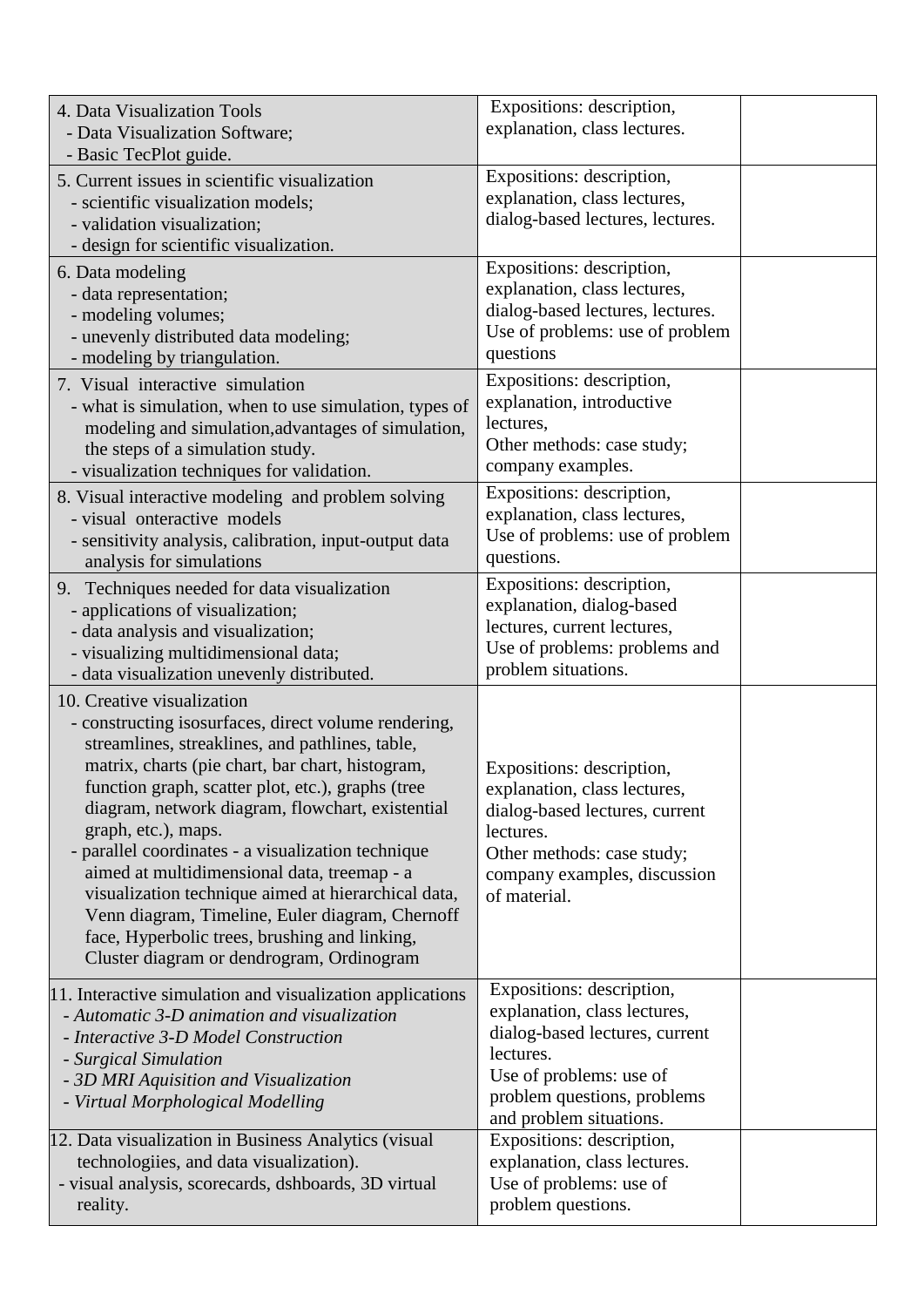| 13. Visual data analysis - Development tools,<br>components, and libraries         | Expositions: description,<br>explanation |  |
|------------------------------------------------------------------------------------|------------------------------------------|--|
| 14. Manipulate and visualize datasets, toolkits for<br>image and signal processing | Expositions: description,<br>explanation |  |

Bibliography

- 1. Arsham H., Systems Simulation: The Shortest Path from Learning to Applications, <http://www.ubmail.ubalt.edu/~harsham/simulation/sim.htm>
- 2. Averill M. Law and W. David Kelton, Simulation Modeling and Analysis, McGraw Hill, Third Edition (2000).
- 3. Daniel Hennessey, Algorithms for the Visualization and Simulation of Mobile Ad Hoc and Cognitive Networks - A Thesis Submitted to the Faculty of Drexel University – by Daniel Hennessey in partial fulfillment of the requirements for the degree of Master of Science in Computer Science, June 2009, [http://idea.library.drexel.edu/bitstream/1860/3028/1/Hennessey\\_Daniel.pdf](http://idea.library.drexel.edu/bitstream/1860/3028/1/Hennessey_Daniel.pdf)
- 4. Dodescu Gh., Simularea sistemelor, Ed.Militara, Bucuresti, 1986.
- 5. Fernando P. Birra, Manuel J. Prsospero, SiPaViS -A Toolkit for Scientific Visualization and Simulation, Computer Science Department, New University of Lisbon, P-2825 Monte Caparica, Portugal, emails: [fpb@di.fct.unl.pt,](mailto:fpb@di.fct.unl.pt) Journal for Geometry and Graphics, Volume 3 (1999), No. 1, 47{55, [ps@di.fct.unl.pt,](mailto:ps@di.fct.unl.pt) [http://www.heldermann-verlag.de/jgg/jgg01\\_05/jgg0304.pdf](http://www.heldermann-verlag.de/jgg/jgg01_05/jgg0304.pdf)
- 6. Helmut Doleisch and Helwig Hauser, Smooth Brushing for Focus+Context, Visualization of Simulation Data in 3D, VRVis Research Center in Vienna, Austria, mailto: Doleisch, [Hauser@VRVis.at,](mailto:Hauser@VRVis.at) [http://www.VRVis.at/vis/http://citeseerx.ist.psu.edu/viewdoc/download?doi=10.1.1.18.2536&rep=rep1&t](http://www.vrvis.at/vis/) [ype=pdf](http://citeseerx.ist.psu.edu/viewdoc/download?doi=10.1.1.18.2536&rep=rep1&type=pdf)
- 7. Miller A. and Allen P. , Santos V., and Valero-Cuevas F., From robotic hands to human hands: a visualization and simulation engine for grasping research, <http://www.cs.columbia.edu/~allen/PAPERS/industrialrobot.pdf>
- 8. Popescu, G. D., Radoiu, D., Elemente de procesare digitala a informatiei, Universitatea Babes-Bolyai, Cluj Napoca, Facultatea de Fizica, 146 pag., 2000
- 9. Rădoiu, D., Popescu, G. D., Vizualizarea stiintifica a datelor experimentale, Editura Universitatii Petru Maior, 168 pag., ISBN 973-8084-05-9, 2000
- 10. Rădoiu D., Scientific Visualization; Editura "Casa Cărții de Știință", Cluj-Napoca, 150 pag., ISBN 973-686-645-9, 2004;
- 11. Rodt T., Schlesinger A., Schramm A., Diensthuber M., Rittierodt M., Krauss J.K., 3D visualization and simulation of frontoorbital advancement in metopic synostosis, <http://www.slicer.org/publications/item/view/1513>
- 12. Rosenblum, L., R. Earnshaw, J. Encarnação, H. Hagen, A. Kaufman, S. Klimenko, G. Nielson, F. Post, D. Thalmannn, Scientific Visualization, Advances and Challenges, IEEE Computer Society Press, Academic Press, 1994
- 13. Spence, R., Information Visualization, Addison Wesley, 2001
- 14. Stephen Few, Data Visualization Past, Present, and Future, January 10, 2007. [http://www.perceptualedge.com/articles/Whitepapers/Data\\_Visualization.pdf](http://www.perceptualedge.com/articles/Whitepapers/Data_Visualization.pdf)
- 15. VADUVA I., Modele de simulare cu calculatorul, Ed. Tehnica, Bucuresti 1977.
- 16. Win Cho Aye, Malcolm Yoke Hean Low, Huang Shell Ying, Hsu Wen Jing, Liu Fan, Zeng Min, Visualization and Simulation Tool for Automated Stowage Plan Generation System, [http://www.iaeng.org/publication/IMECS2010/IMECS2010\\_pp1013-1019.pdf](http://www.iaeng.org/publication/IMECS2010/IMECS2010_pp1013-1019.pdf)
- 17. PV-WAVE -Visual data analysis <http://www.roguewave.com/products-services/pv-wave>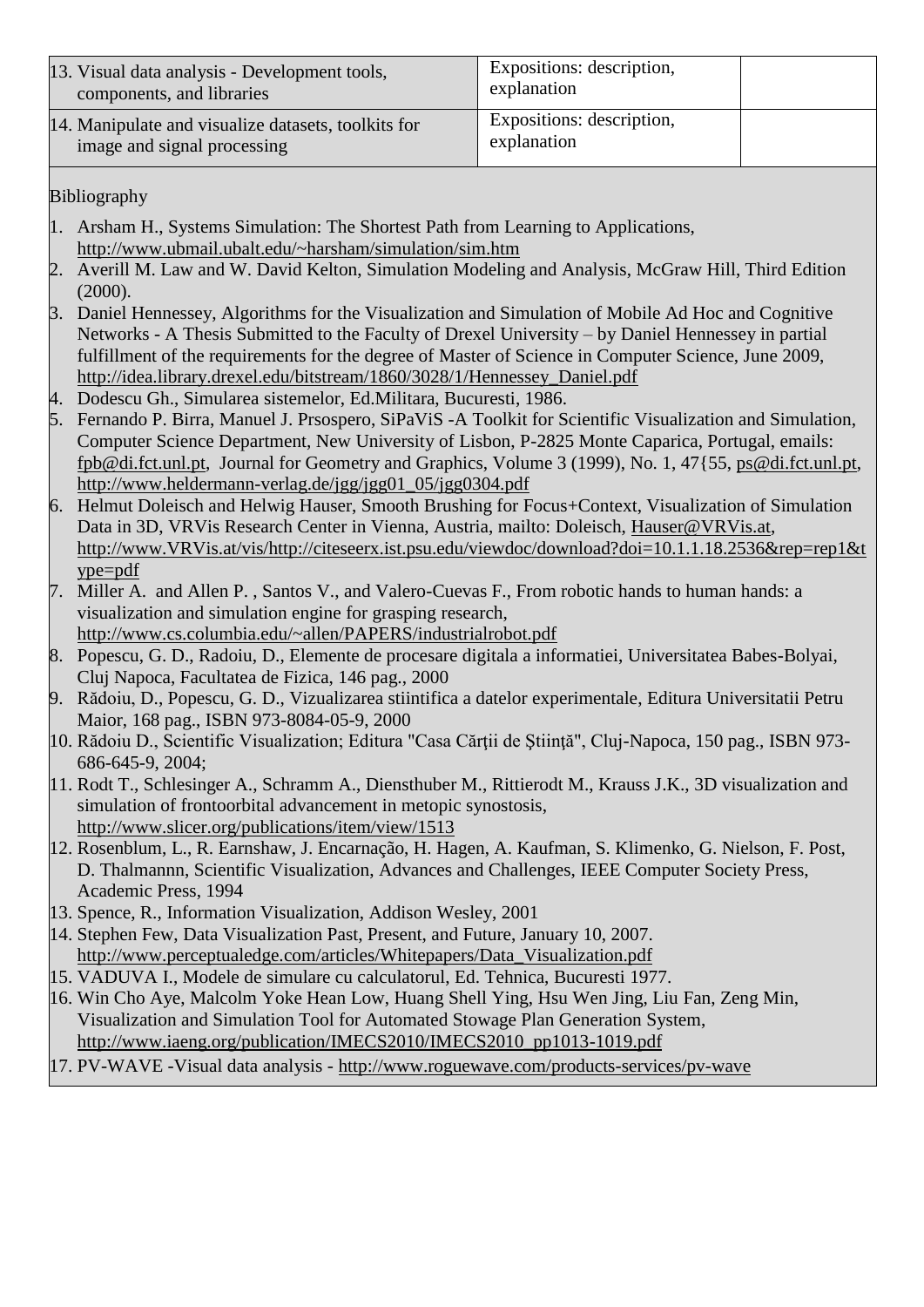|                                        | 8.2 Seminar                                                                                                                                                 | Teaching methods                                                                                                                                                                                                                                                                                                                                                     | Remarks |
|----------------------------------------|-------------------------------------------------------------------------------------------------------------------------------------------------------------|----------------------------------------------------------------------------------------------------------------------------------------------------------------------------------------------------------------------------------------------------------------------------------------------------------------------------------------------------------------------|---------|
| 1.<br>2.                               | The first two seminars are dedicated to<br>surveying information sources available on<br>Internet and Intranet, and planning of the<br>papers and projects. | <b>Expositions:</b> description,<br>explanation, introductive<br>lectures.<br>Conversations: debate, dialog,<br>introductive conversations.<br><b>Other methods: individual</b><br>study, exercise, homework<br>study.                                                                                                                                               |         |
| 3.<br>4.<br>5.<br>6.<br>7.<br>8.<br>9. | The next seven seminars (from three to nine)<br>are dedicated to paper presentations.                                                                       | Conversations: debate, dialog,<br>conversations for knowledge<br>consolidation, conversations to<br>systematize and synthesize<br>knowledge.<br>Use of problems: use of<br>problem questions, problems<br>and problem situations.<br>Other methods: case study;<br>cooperation, individual study,<br>homework study, company<br>examples, discussion of<br>material. |         |
| 10.<br>11.                             | PV-WAVE - Visual data analysis:<br>Development tools, components, and<br>libraries<br>toolkits for image and signal processing                              | Conversations: debate, dialog,<br>conversations for knowledge<br>consolidation, conversations to<br>systematize and synthesize<br>knowledge.                                                                                                                                                                                                                         |         |
| 12.<br>13.<br>14.                      | The project demos will be scheduled in the<br>last three seminars.                                                                                          | Conversations: debate, dialog.<br><b>Discovery:</b> discovery by<br>documenting.<br>Other methods: discussion of<br>material.                                                                                                                                                                                                                                        |         |

Bibliography

- 1. Beatriz Sousa Santos, Introduction to Data and Information Visualization, Universidade de Aveiro Departamento de Electrónica, Telecomunicações e Informática, Universidade de Aveiro, 2010 <http://www.ieeta.pt/~bss/MAPI/Introduction-to-Vis-5-10.pdf>
- 2. Brodlie, K., L. Carpenter, R. Earnshaw, J. Gallop, R. Hubbold, A. Mumford, C. Osland, P. Quarendon, Scientific Visualization, Techniques and Applications, Springer Verlag, 1992
- 3. Card, S., J. Mackinlay, B. Schneiderman (ed.), Readings in Information Visualization- Using Vision to Think, Morgan Kaufmann, 1999
- 4. [Globus, A., Raible, "Fourteen Ways to say Nothing with Scientific Visualization", Computer, July 1994,](http://www.ieeta.pt/~bss/bibliografia/artigos/Visualiza%C3%A7%C3%A3o/fourteen%20ways%20of%20saying%20nothing.pdf)  [pp.86-88](http://www.ieeta.pt/~bss/bibliografia/artigos/Visualiza%C3%A7%C3%A3o/fourteen%20ways%20of%20saying%20nothing.pdf)
- 5. Jack P.C. Kleijnen, Five-stage procedure for the evaluation of simulation models through statistical techniques, Proceedings of the 1996 Winter Simulation Conference, p.248-254.
- 6. [Keller, P., M. Keller, "The process of Visualization",](http://www.ieeta.pt/~bss/bibliografia/artigos/Visualiza%C3%A7%C3%A3o/Keller-Visprocess.pdf) Visual Cues, IEEE Computer Society Press, 1993, [pp. 38-42](http://www.ieeta.pt/~bss/bibliografia/artigos/Visualiza%C3%A7%C3%A3o/Keller-Visprocess.pdf)
- 7. Keller, P., M. Keller, Visual Cues, IEEE Computer Society Press, 1993